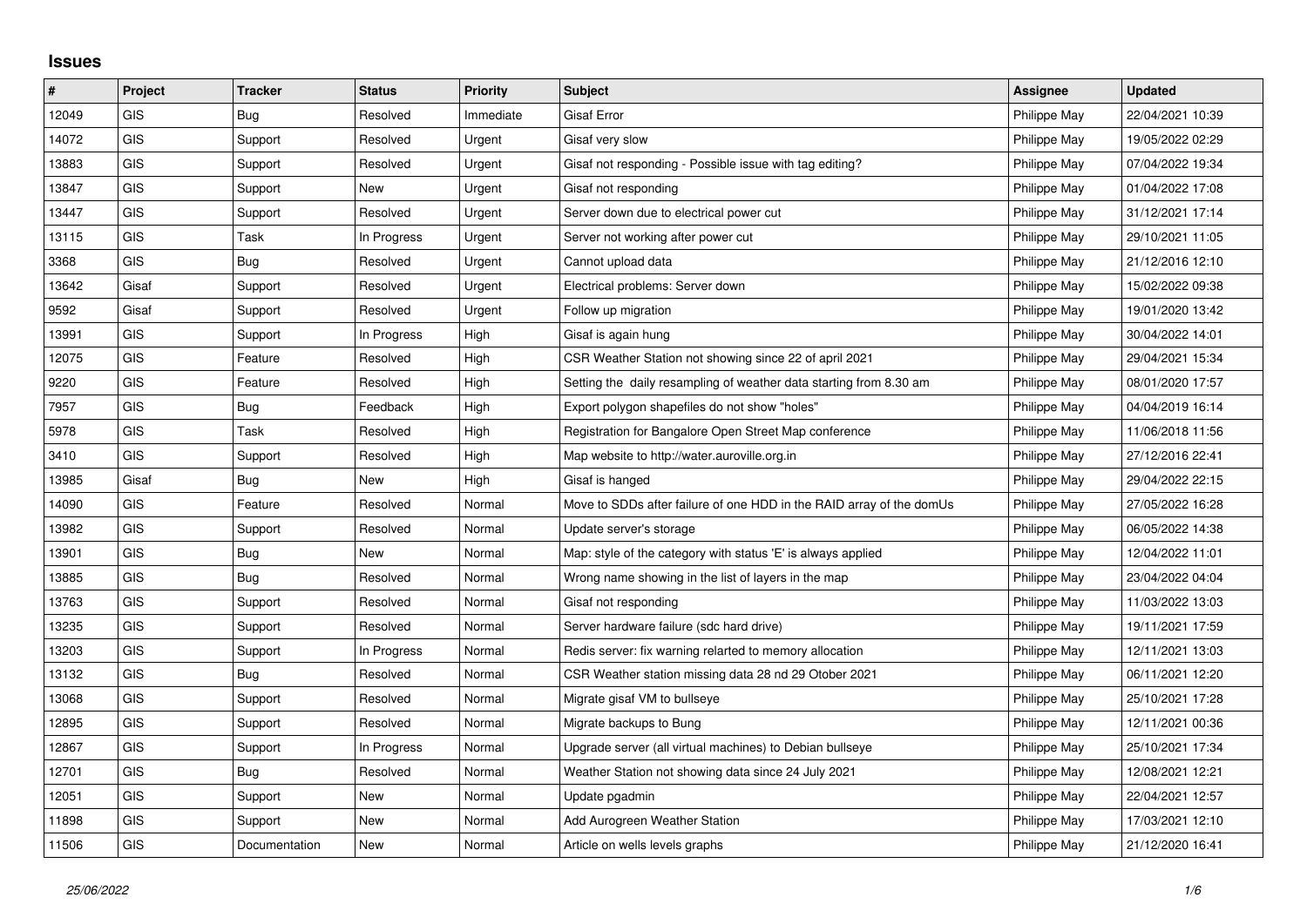| $\sharp$ | Project                             | <b>Tracker</b> | <b>Status</b> | <b>Priority</b> | Subject                                                                          | <b>Assignee</b> | <b>Updated</b>   |
|----------|-------------------------------------|----------------|---------------|-----------------|----------------------------------------------------------------------------------|-----------------|------------------|
| 11486    | GIS                                 | Feature        | New           | Normal          | Button Labels for wells details                                                  | Philippe May    | 21/12/2020 10:26 |
| 10862    | <b>GIS</b>                          | Bug            | <b>New</b>    | Normal          | Fix the issues resulted from import point bug                                    | Philippe May    | 05/09/2020 15:11 |
| 10693    | GIS                                 | Support        | Resolved      | Normal          | Wrong geometry type for category R54                                             | Philippe May    | 30/07/2020 12:00 |
| 10323    | GIS                                 | <b>Bug</b>     | Resolved      | Normal          | Survey points from Eric Chacra: misc issues                                      | Philippe May    | 03/08/2020 13:11 |
| 10291    | GIS                                 | Support        | In Progress   | Normal          | Vacuum DB at reboot                                                              | Philippe May    | 29/10/2021 11:44 |
| 10153    | <b>GIS</b>                          | Support        | Resolved      | Normal          | Postgis access for Selvarani in QGis                                             | Philippe May    | 23/05/2020 12:05 |
| 10151    | GIS                                 | Feature        | Resolved      | Normal          | PG ADMIN installation on server                                                  | Philippe May    | 23/05/2020 12:04 |
| 9463     | GIS                                 | Support        | Resolved      | Normal          | Setup a weather station in Kalpana                                               | Philippe May    | 02/11/2021 15:08 |
| 9292     | GIS                                 | Support        | Resolved      | Normal          | Server upgrade to buster                                                         | Philippe May    | 13/11/2019 12:29 |
| 8504     | <b>GIS</b>                          | Support        | Resolved      | Normal          | Clean data from the weather station                                              | Philippe May    | 04/07/2019 17:05 |
| 8450     | GIS                                 | Support        | Resolved      | Normal          | Unable to Load Jupyter Lab                                                       | Philippe May    | 10/06/2019 15:52 |
| 8246     | GIS                                 | Support        | Resolved      | Normal          | Server down?                                                                     | Philippe May    | 06/05/2019 15:45 |
| 7853     | GIS                                 | Support        | New           | Normal          | Install OpenDroneMap and WebODM                                                  | Philippe May    | 09/05/2019 15:57 |
| 7763     | GIS                                 | Feature        | Feedback      | Normal          | Infrastructure: migrate old-admin to the same server than gisaf                  | Philippe May    | 25/02/2019 11:11 |
| 7554     | GIS                                 | Bug            | Resolved      | Normal          | Cannot auto import points for project RZ                                         | Philippe May    | 04/02/2019 16:31 |
| 7552     | GIS                                 | Bug            | Resolved      | Normal          | error in auto import of raw points to point shapefiles                           | Philippe May    | 05/02/2019 11:13 |
| 7551     | GIS                                 | <b>Bug</b>     | Resolved      | Normal          | error while downloading shapefiles from gisaf                                    | Philippe May    | 06/02/2019 09:10 |
| 7402     | GIS                                 | Support        | <b>New</b>    | Normal          | Integrate data from well probes                                                  | Philippe May    | 10/01/2019 11:12 |
| 7343     | GIS                                 | Support        | Resolved      | Normal          | Add layer for locations                                                          | Philippe May    | 02/02/2019 15:25 |
| 7161     | GIS                                 | Support        | In Progress   | Normal          | Setup remote backup                                                              | Philippe May    | 19/12/2018 10:14 |
| 7156     | GIS                                 | Support        | Resolved      | Normal          | Make server boot again                                                           | Philippe May    | 05/02/2019 11:13 |
| 7120     | GIS                                 | Support        | In Progress   | Normal          | High CPU usage on the server (dom0)                                              | Philippe May    | 26/02/2019 13:10 |
| 6990     | GIS                                 | Support        | Resolved      | Normal          | Create a VM for Notebooks                                                        | Philippe May    | 10/11/2018 15:57 |
| 6954     | GIS                                 | Support        | Resolved      | Normal          | Create a VM for DB                                                               | Philippe May    | 10/11/2018 16:02 |
| 6494     | <b>GIS</b>                          | Support        | Resolved      | Normal          | Add CC copyright on data                                                         | Philippe May    | 31/08/2018 21:19 |
| 13968    | Geomatic studio<br>models for Gisaf | Feature        | Resolved      | Normal          | Create layers and all for the LB records                                         | Philippe May    | 28/04/2022 17:18 |
| 12646    | Geomatic studio<br>models for Gisaf | Feature        | <b>New</b>    | Normal          | Add and import new data from Johan for OFC                                       | Philippe May    | 01/08/2021 19:46 |
| 11678    | Geomatic studio<br>models for Gisaf | Feature        | <b>New</b>    | Normal          | Add new models for AVES                                                          | Philippe May    | 02/02/2021 12:13 |
| 8096     | Geomatic studio<br>models for Gisaf | Task           | Resolved      | Normal          | Creating a Gkpg/shp for elevation points in Basins with category as an attribute | Philippe May    | 24/05/2019 16:57 |
| 7936     | Geomatic studio<br>models for Gisaf | Task           | Resolved      | Normal          | Add the wastewater type to the origin                                            | Philippe May    | 19/03/2019 23:56 |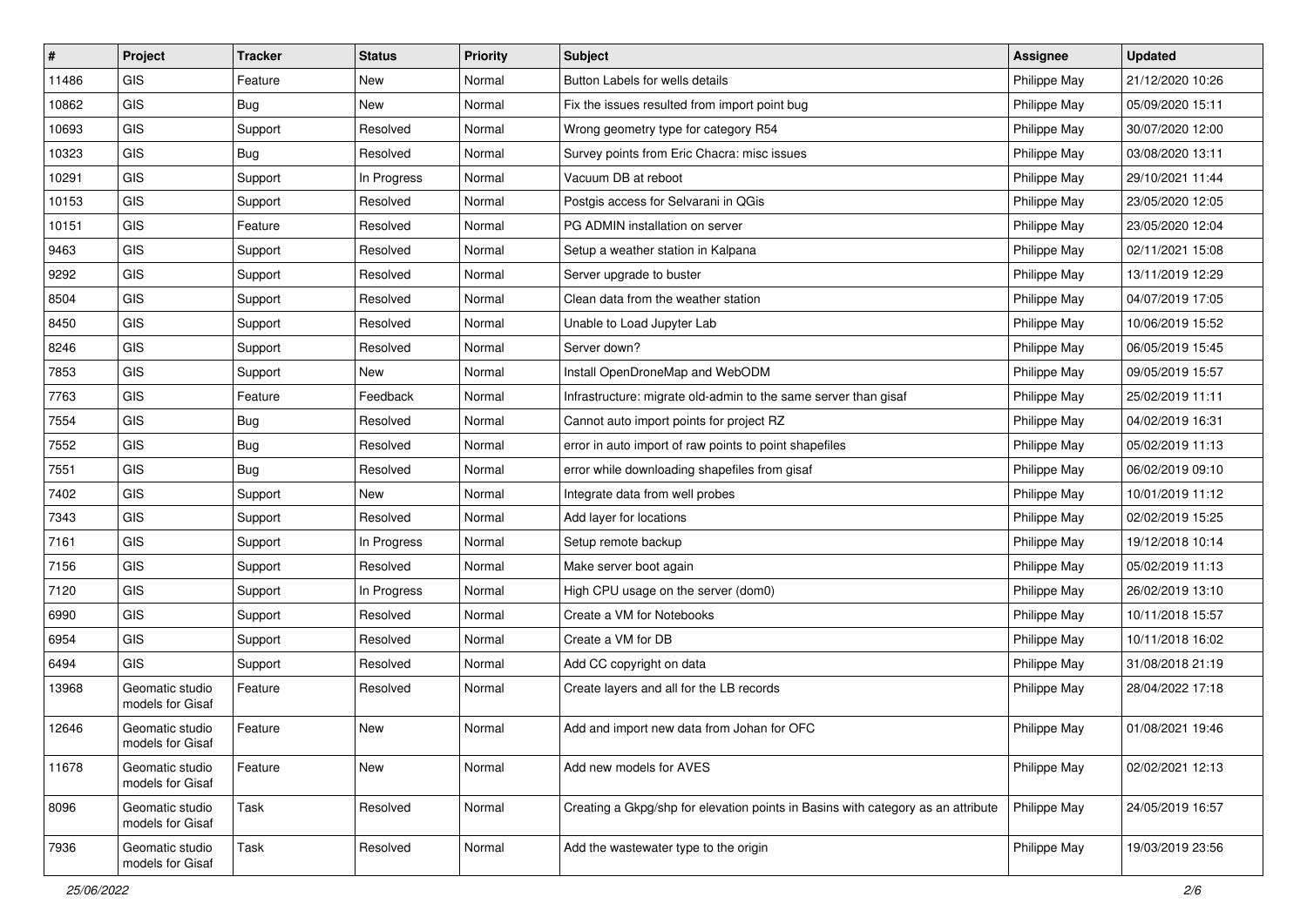| $\pmb{\#}$ | Project                             | <b>Tracker</b> | <b>Status</b> | <b>Priority</b> | <b>Subject</b>                                                                            | <b>Assignee</b> | <b>Updated</b>   |
|------------|-------------------------------------|----------------|---------------|-----------------|-------------------------------------------------------------------------------------------|-----------------|------------------|
| 7935       | Geomatic studio<br>models for Gisaf | Task           | Resolved      | Normal          | Template components in order                                                              | Philippe May    | 20/03/2019 15:18 |
| 7725       | Geomatic studio<br>models for Gisaf | Feature        | Resolved      | Normal          | Add a button for generating reports                                                       | Philippe May    | 25/02/2019 13:08 |
| 7711       | Geomatic studio<br>models for Gisaf | Feature        | Resolved      | Normal          | Add fields to component types                                                             | Philippe May    | 25/02/2019 13:06 |
| 7710       | Geomatic studio<br>models for Gisaf | Feature        | Resolved      | Normal          | Add fields to the individual components                                                   | Philippe May    | 25/02/2019 13:07 |
| 7709       | Geomatic studio<br>models for Gisaf | Feature        | Resolved      | Normal          | Waste water treatment plant improvements                                                  | Philippe May    | 19/03/2019 23:58 |
| 7696       | Geomatic studio<br>models for Gisaf | Feature        | Resolved      | Normal          | HT Cables shapefile from Johan                                                            | Philippe May    | 25/02/2019 18:54 |
| 13952      | Gisaf                               | Support        | Resolved      | Normal          | Gisaf isn't Connecting                                                                    | Philippe May    | 25/04/2022 11:27 |
| 13766      | Gisaf                               | <b>Bug</b>     | New           | Normal          | OGCAPI: make async                                                                        | Philippe May    | 11/03/2022 14:39 |
| 13681      | Gisaf                               | Support        | Resolved      | Normal          | Gisaf isn't Connecting                                                                    | Philippe May    | 19/02/2022 11:01 |
| 13258      | Gisaf                               | Bug            | Resolved      | Normal          | Missing data from AmbientWeather weather stations                                         | Philippe May    | 21/11/2021 16:50 |
| 13202      | Gisaf                               | Support        | Resolved      | Normal          | Gisaf is showing error                                                                    | Philippe May    | 12/11/2021 12:59 |
| 13125      | Gisaf                               | Bug            | Resolved      | Normal          | Live layers: error with no detail shown                                                   | Philippe May    | 01/11/2021 19:06 |
| 13090      | Gisaf                               | Support        | Resolved      | Normal          | Importing error in new admin                                                              | Philippe May    | 28/10/2021 11:00 |
| 12688      | Gisaf                               | Support        | Resolved      | Normal          | Layers are not visible                                                                    | Philippe May    | 10/08/2021 10:03 |
| 12491      | Gisaf                               | Feature        | Resolved      | Normal          | Measure distances on the map                                                              | Philippe May    | 11/07/2021 11:51 |
| 11907      | Gisaf                               | Feature        | Resolved      | Normal          | Allow specific project list for custom models                                             | Philippe May    | 19/03/2021 16:13 |
| 11886      | Gisaf                               | Support        | Resolved      | Normal          | Pandas resample deprecation warning                                                       | Philippe May    | 16/03/2021 12:49 |
| 11762      | Gisaf                               | Feature        | Resolved      | Normal          | Switch from Mapbox to Maplibre                                                            | Philippe May    | 20/11/2021 15:21 |
| 11649      | Gisaf                               | Feature        | Resolved      | Normal          | Wells timeline dashboard misc. improvements                                               | Philippe May    | 27/01/2021 15:47 |
| 11577      | Gisaf                               | Feature        | Resolved      | Normal          | Dashboard: multiple sections per page                                                     | Philippe May    | 27/01/2021 12:37 |
| 11457      | Gisaf                               | Support        | Resolved      | Normal          | Building Shed and Retaining Walls are not showing in a map                                | Philippe May    | 14/12/2020 19:52 |
| 11449      | Gisaf                               | Feature        | Resolved      | Normal          | Strip extra characters when importing survey CSV files                                    | Philippe May    | 10/12/2020 01:06 |
| 11081      | Gisaf                               | Support        | New           | Normal          | Gisaf doesn't allowed multiple reconciliation                                             | Philippe May    | 01/10/2020 15:00 |
| 11071      | Gisaf                               | Support        | New           | Normal          | Reconciliation: cannot find some points                                                   | Philippe May    | 01/10/2020 13:03 |
| 10991      | Gisaf                               | Bug            | New           | Normal          | Graph of Average rainfall by month in Dashboard - limited viewing area when<br>zooming in | Philippe May    | 17/09/2020 14:49 |
| 10948      | Gisaf                               | Feature        | Resolved      | Normal          | Add WMS3 server capabilities (with pygeoapi)                                              | Philippe May    | 14/09/2020 16:59 |
| 10920      | Gisaf                               | Feature        | Resolved      | Normal          | Add option to display labels on the map                                                   | Philippe May    | 07/09/2020 11:54 |
| 10830      | Gisaf                               | Bug            | Resolved      | Normal          | Import issue with raw survey points                                                       | Philippe May    | 30/08/2020 14:45 |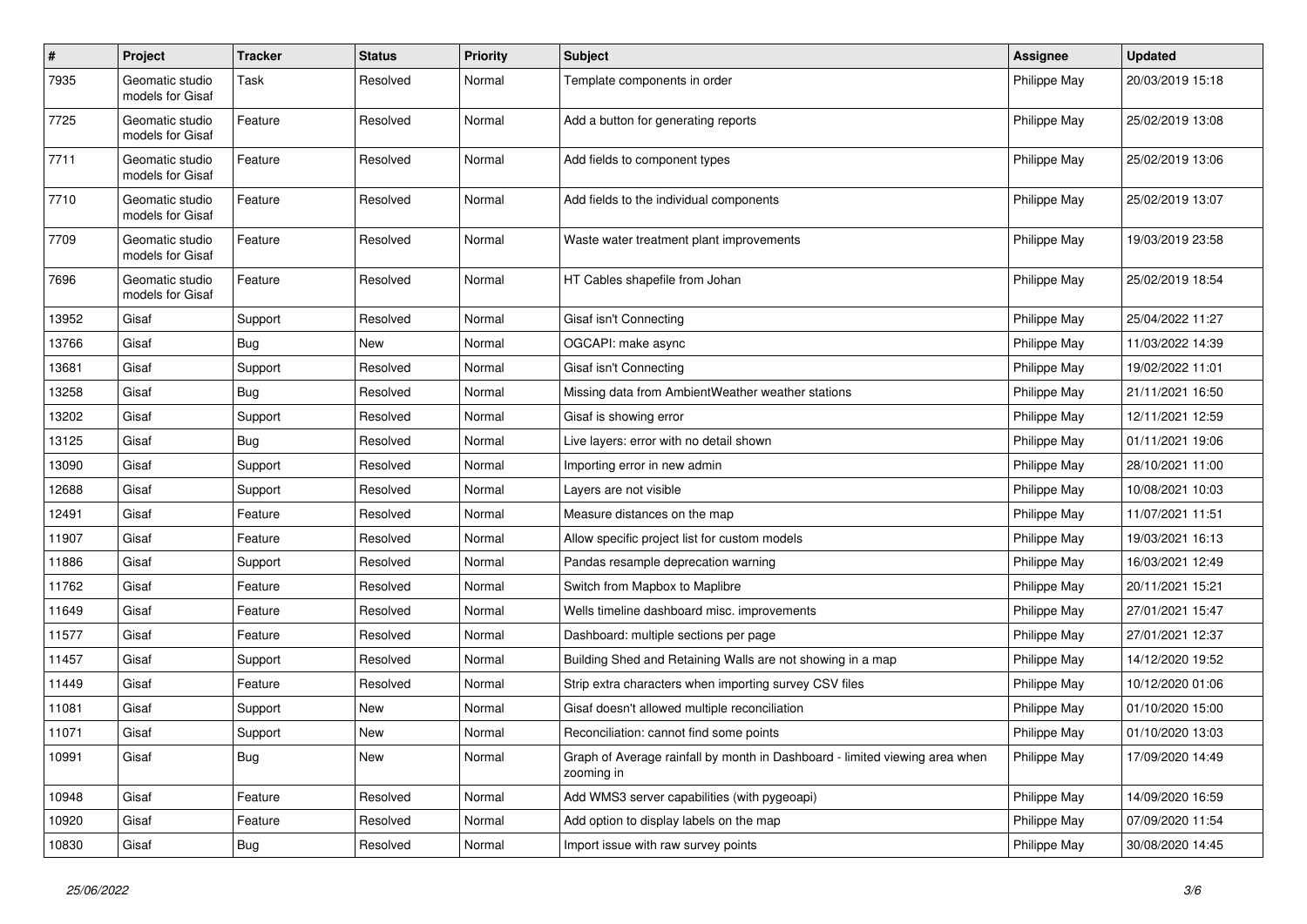| $\sharp$ | Project | <b>Tracker</b> | <b>Status</b> | <b>Priority</b> | <b>Subject</b>                                                                                                       | Assignee     | <b>Updated</b>   |
|----------|---------|----------------|---------------|-----------------|----------------------------------------------------------------------------------------------------------------------|--------------|------------------|
| 10829    | Gisaf   | <b>Bug</b>     | Resolved      | Normal          | Missing symbols                                                                                                      | Philippe May | 24/08/2020 12:34 |
| 10819    | Gisaf   | Bug            | Resolved      | Normal          | Evergreen well: popup showing "null" instead of location, status, type                                               | Philippe May | 23/08/2020 23:44 |
| 10741    | Gisaf   | Feature        | Resolved      | Normal          | Add a way for changing status of a feature, given its original id                                                    | Philippe May | 16/09/2020 17:35 |
| 10740    | Gisaf   | <b>Bug</b>     | Resolved      | Normal          | Change status: issue with projection system                                                                          | Philippe May | 17/09/2020 14:34 |
| 10732    | Gisaf   | Bug            | Resolved      | Normal          | Wind Speed unit                                                                                                      | Philippe May | 04/08/2020 16:52 |
| 10728    | Gisaf   | Bug            | Resolved      | Normal          | Cannot download CSV for values                                                                                       | Philippe May | 03/08/2020 15:49 |
| 10675    | Gisaf   | Feature        | Resolved      | Normal          | Add attribution on map                                                                                               | Philippe May | 04/07/2021 13:58 |
| 10569    | Gisaf   | Feature        | Resolved      | Normal          | Well Masterfile/Repository                                                                                           | Philippe May | 19/12/2020 17:10 |
| 10539    | Gisaf   | Bug            | Resolved      | Normal          | New basket admin: the metadata (surveyor, etc) aren't populated from raw<br>points when importing shapefiles         | Philippe May | 15/07/2020 15:02 |
| 10536    | Gisaf   | Feature        | Resolved      | Normal          | Migrate PlottableModel.Actions.download csv value to plugins                                                         | Philippe May | 15/07/2020 15:07 |
| 10439    | Gisaf   | <b>Bug</b>     | Resolved      | Normal          | Reconciliation: use categories instead of layers                                                                     | Philippe May | 27/06/2020 05:21 |
| 10407    | Gisaf   | Bug            | Resolved      | Normal          | Live layer DXF export: missing reprojection                                                                          | Philippe May | 23/06/2020 04:24 |
| 10400    | Gisaf   | Bug            | Resolved      | Normal          | Map search: works only once                                                                                          | Philippe May | 24/06/2020 12:05 |
| 10364    | Gisaf   | Support        | New           | Normal          | Reconcile the reconciliations                                                                                        | Philippe May | 17/06/2020 17:27 |
| 10360    | Gisaf   | Bug            | Resolved      | Normal          | Cannot import survey: accuracy issue                                                                                 | Philippe May | 17/06/2020 01:29 |
| 10337    | Gisaf   | <b>Bug</b>     | Resolved      | Normal          | Custom layers with a "status" column not displayed on the map                                                        | Philippe May | 13/06/2020 17:36 |
| 10331    | Gisaf   | Feature        | Resolved      | Normal          | Reconciliation: sort layer by alphabetical order                                                                     | Philippe May | 12/06/2020 17:45 |
| 10306    | Gisaf   | Bug            | Resolved      | Normal          | Logout not working                                                                                                   | Philippe May | 11/06/2020 12:13 |
| 10289    | Gisaf   | Bug            | Resolved      | Normal          | New basket: cannot import raingauge Excel sheet                                                                      | Philippe May | 11/06/2020 12:17 |
| 10224    | Gisaf   | Support        | Resolved      | Normal          | Update gs.basemaps in Jupyter notebooks                                                                              | Philippe May | 14/06/2021 16:15 |
| 10214    | Gisaf   | Support        | New           | Normal          | Multiple Reconciliations                                                                                             | Philippe May | 27/05/2020 16:12 |
| 10213    | Gisaf   | Bug            | Resolved      | Normal          | Point showing in the reconciliation pop-up but error while reconciling                                               | Philippe May | 26/06/2020 14:37 |
| 10182    | Gisaf   | Feature        | Resolved      | Normal          | Function to change status of surveyed features                                                                       | Philippe May | 15/07/2020 15:10 |
| 10180    | Gisaf   | <b>Bug</b>     | Resolved      | Normal          | Error importing Johan's shapefile                                                                                    | Philippe May | 27/05/2020 15:34 |
| 10152    | Gisaf   | Feature        | Resolved      | Normal          | wells list in Measures Tab with only wells having measures                                                           | Philippe May | 10/06/2020 15:05 |
| 10149    | Gisaf   | Bug            | Resolved      | Normal          | Import basket: fix authorization auto import                                                                         | Philippe May | 09/06/2020 23:09 |
| 10140    | Gisaf   | <b>Bug</b>     | New           | Normal          | Admin: sort out manager role                                                                                         | Philippe May | 19/05/2020 19:22 |
| 10125    | Gisaf   | Bug            | Resolved      | Normal          | Feature with Status other than existing, not showing in the map (example: future   Philippe May<br>building outline) |              | 20/05/2020 04:05 |
| 10123    | Gisaf   | Bug            | Resolved      | Normal          | Basket Upload: store not saved                                                                                       | Philippe May | 19/05/2020 17:36 |
| 10122    | Gisaf   | <b>Bug</b>     | Resolved      | Normal          | Reconciliation: missing categories                                                                                   | Philippe May | 19/05/2020 02:53 |
| 10014    | Gisaf   | Feature        | Resolved      | Normal          | Interity checks                                                                                                      | Philippe May | 19/05/2020 19:23 |
| 9944     | Gisaf   | Feature        | Resolved      | Normal          | Admin: manage categories                                                                                             | Philippe May | 10/04/2020 12:06 |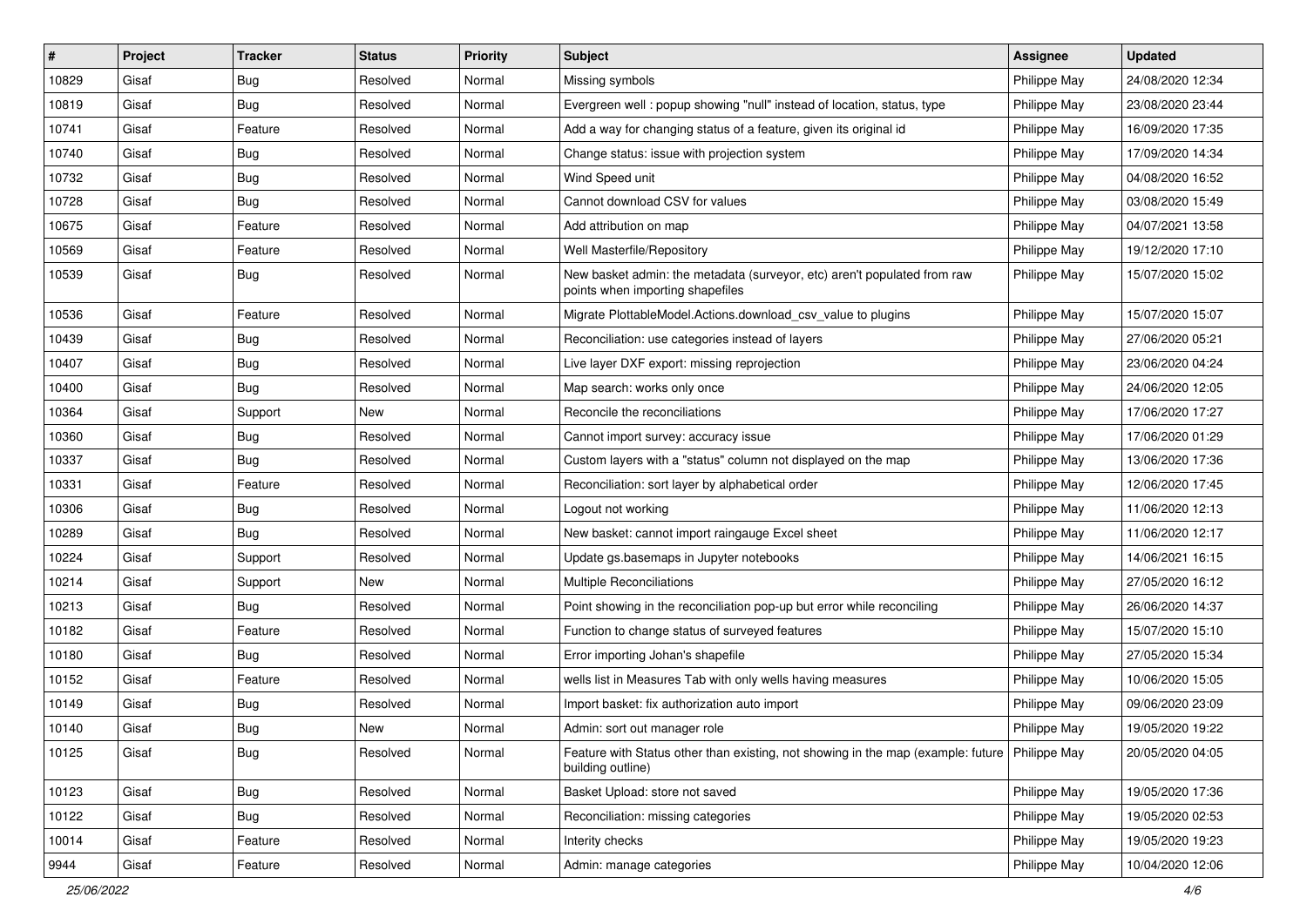| $\sharp$ | Project | <b>Tracker</b> | <b>Status</b> | <b>Priority</b> | <b>Subject</b>                                                                       | <b>Assignee</b> | <b>Updated</b>   |
|----------|---------|----------------|---------------|-----------------|--------------------------------------------------------------------------------------|-----------------|------------------|
| 9789     | Gisaf   | Feature        | New           | Normal          | Login: put in a dialog                                                               | Philippe May    | 28/02/2020 04:28 |
| 9749     | Gisaf   | Feature        | <b>New</b>    | Normal          | Strip extra characters in graphQL queries                                            | Philippe May    | 07/09/2020 12:48 |
| 9603     | Gisaf   | Bug            | New           | Normal          | Map: clean memory after removing layer                                               | Philippe May    | 20/01/2020 13:05 |
| 9602     | Gisaf   | <b>Bug</b>     | Resolved      | Normal          | Map: ability to cancel download                                                      | Philippe May    | 20/01/2020 18:32 |
| 9563     | Gisaf   | Feature        | Resolved      | Normal          | Live layers: add option to link to a map feature                                     | Philippe May    | 12/01/2020 22:22 |
| 9552     | Gisaf   | Documentation  | Resolved      | Normal          | Weekly resampling - Starts on mondays                                                | Philippe May    | 25/07/2020 17:12 |
| 9538     | Gisaf   | Feature        | New           | Normal          | Download shapefile of raw survey points facility - TO BE REMOVED?                    | Philippe May    | 07/01/2020 14:35 |
| 9534     | Gisaf   | Feature        | Resolved      | Normal          | GeoJson store: systematically use geodataframes                                      | Philippe May    | 07/01/2020 16:51 |
| 9519     | Gisaf   | <b>Bug</b>     | Resolved      | Normal          | Map info: fix icons                                                                  | Philippe May    | 02/01/2020 13:11 |
| 9517     | Gisaf   | Feature        | Resolved      | Normal          | Tags: add location                                                                   | Philippe May    | 03/01/2020 11:54 |
| 9516     | Gisaf   | Feature        | Resolved      | Normal          | Map: add option to grab link to the selected feature                                 | Philippe May    | 02/01/2020 15:42 |
| 9510     | Gisaf   | Feature        | Resolved      | Normal          | Automatically resample to daily when there's too much data                           | Philippe May    | 01/01/2020 14:12 |
| 9509     | Gisaf   | Feature        | Resolved      | Normal          | Update angular-plotly to 1.5.0                                                       | Philippe May    | 04/01/2020 12:05 |
| 9493     | Gisaf   | <b>Bug</b>     | Resolved      | Normal          | Plotly png download resize frame                                                     | Philippe May    | 26/12/2019 16:37 |
| 9483     | Gisaf   | Support        | <b>New</b>    | Normal          | Performance: writing gpkg is slower than shapefiles                                  | Philippe May    | 08/01/2020 11:15 |
| 9466     | Gisaf   | Support        | Resolved      | Normal          | Rename "altitude" to "elevation"                                                     | Philippe May    | 08/01/2020 11:27 |
| 9465     | Gisaf   | <b>Bug</b>     | Resolved      | Normal          | Export plots to PNG missing axis labels                                              | Philippe May    | 08/01/2020 11:35 |
| 9036     | Gisaf   | <b>Bug</b>     | Resolved      | Normal          | Fix login indicator                                                                  | Philippe May    | 03/10/2019 15:15 |
| 8756     | Gisaf   | <b>Bug</b>     | Resolved      | Normal          | Map: handle errors when layers (eg, in base maps) don't actually exist               | Philippe May    | 02/08/2019 16:40 |
| 8721     | Gisaf   | Feature        | New           | Normal          | Survey data basket: handle the case when more than one file in the basket per<br>day | Philippe May    | 14/10/2020 17:01 |
| 8669     | Gisaf   | Feature        | Resolved      | Normal          | Groups of map layers                                                                 | Philippe May    | 26/07/2019 10:51 |
| 8630     | Gisaf   | Feature        | Resolved      | Normal          | Map: add option for filter with status                                               | Philippe May    | 10/07/2019 16:49 |
| 8231     | Gisaf   | <b>Bug</b>     | Resolved      | Normal          | Fix status in table definition of new categories                                     | Philippe May    | 03/05/2019 17:26 |
| 7813     | Gisaf   | Documentation  | Resolved      | Normal          | Including credits for ESRI basemap (Sat, Highways, Labels)                           | Philippe May    | 05/03/2019 12:39 |
| 7584     | Gisaf   | Bug            | In Progress   | Normal          | Error with large integers (graphql)                                                  | Philippe May    | 20/09/2019 10:52 |
| 7527     | Gisaf   | Feature        | Resolved      | Normal          | Give an option to resample data for graphs (eg. rain gauge)                          | Philippe May    | 07/03/2019 16:24 |
| 6538     | Gisaf   | <b>Bug</b>     | New           | Normal          | Well level: improve the form and input processing (dry checkbox)                     | Philippe May    | 12/03/2019 11:09 |
| 6069     | Gisaf   | Task           | Resolved      | Normal          | wwtp output and flow component - output                                              | Philippe May    | 22/06/2018 15:15 |
| 5988     | Gisaf   | <b>Bug</b>     | Resolved      | Normal          | problem with the flow from origin of wastewater to the component                     | Philippe May    | 08/06/2018 15:14 |
| 5974     | Gisaf   | <b>Bug</b>     | Resolved      | Normal          | Issues in uploading readings into GISAF using interface                              | Philippe May    | 06/02/2019 09:25 |
| 5033     | Gisaf   | Feature        | Resolved      | Normal          | Add an option to display a base line in the bar charts                               | Philippe May    | 04/01/2018 01:09 |
| 3472     | Gisaf   | Feature        | Resolved      | Normal          | Weather station graphs: choice of parameters                                         | Philippe May    | 10/03/2019 14:52 |